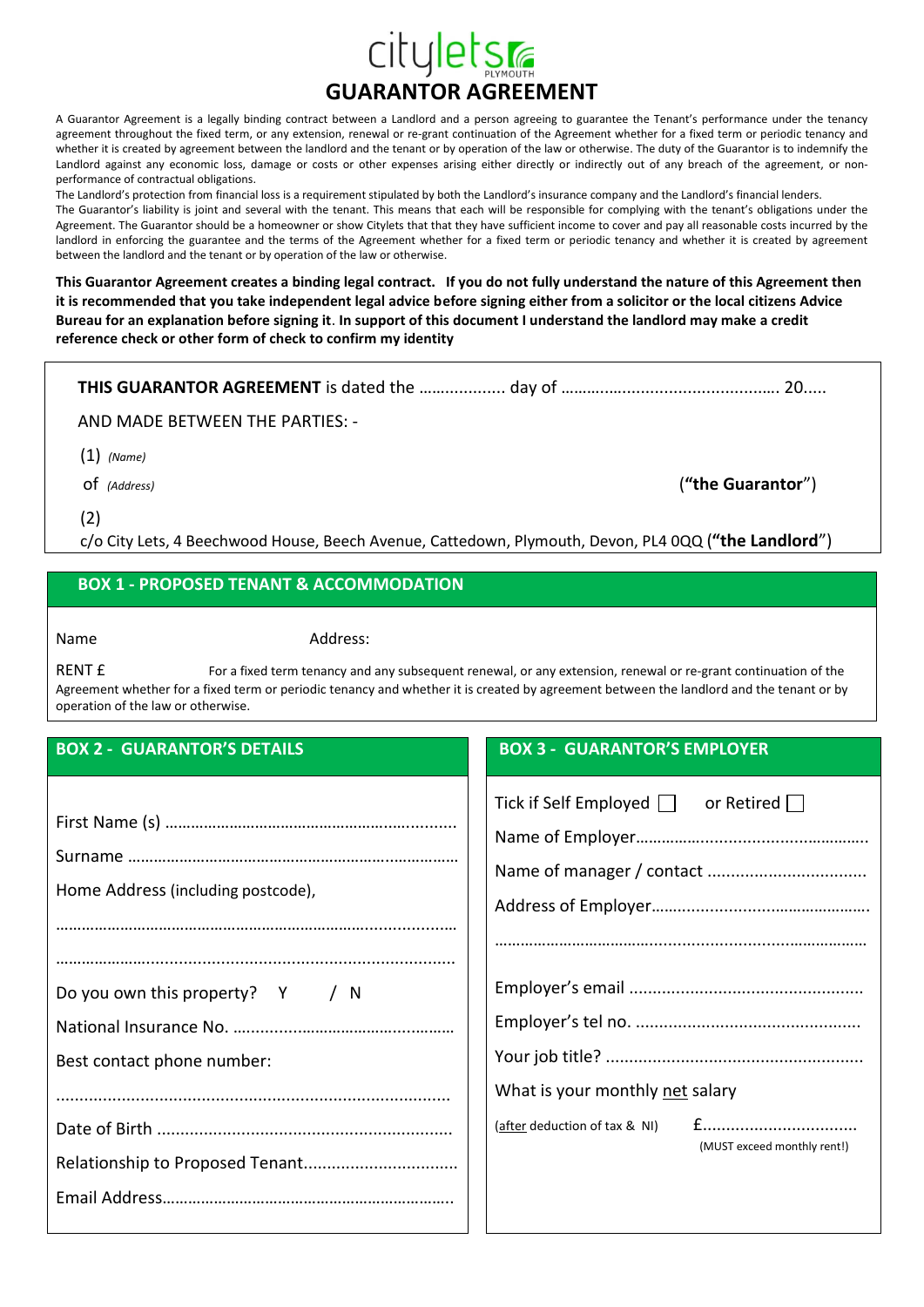## **BOX 4: IT IS HEREBY AGREED THAT: -**

- 1. I agree to act as Guarantor for the person noted in Box 1 above who is proposing to enter into a Tenancy Agreement and make myself legally responsible (in the event of the proposed tenant being granted a tenancy) for payment of all outstanding rent and other charges if the tenant defaults in payment, upon demand. I agree to fully compensate the landlord for any loss, damage, costs or other expenses arising directly or indirectly out of any breach of the agreement.
- 2. The Guarantor will also be liable for any increase in rent agreed between the landlord and any person acting on their behalf.
- 3. I have read the Tenancy Agreement and understand the terms and conditions of the tenancy as set out therein.
- 4. I have been advised to take legal or professional advice in relation to this Guarantor Agreement and make this application in the full knowledge of the obligations in law that this Guarantor Agreement places upon me.
- 5. All information given by me on this form is true and correct.
- 6. In support of this document I understand the landlord may make a credit reference check or other form of check to confirm my identity.
- 7. I confirm that I am not an undischarged bankrupt and there is no bankruptcy petition pending against me. The guarantee shall not be revocable by the guarantor nor will it be rendered unenforceable by the Guarantor's death or bankruptcy.
- 8. I understand that my obligations under this Agreement shall commence on the Tenancy Commencement Date and shall continue throughout the period that the property is occupied by the tenant or any licensee and is not limited the term specified in the agreement. The Guarantee will continue throughout the tenancy or any extension/renewal in the property or other properties, or re-grant continuation of the Agreement whether for a fixed term or periodic tenancy and whether it is created by agreement between the landlord and the tenant or by operation of the law or otherwise.
- 9. In the event of my death, my personal representatives or administrators shall notify the Landlord as soon as practicable and my estate shall assume liability for the Guarantor's obligations under this Agreement.

### **CONSIDERATION**

The consideration for this guarantee is that the landlord agrees to let the property to the tenant(s).

#### **GUARANTEE**

The guarantor covenants with the landlord that the tenant will pay all rent made payable by and perform and observe all covenants, conditions and obligations contained in the tenancy agreement to be performed and observed by the tenant and will compensate the landlord in full on demand made in writing within 7 days for all liabilities incurred by the tenant in respect of the obligations and for all losses, damages, costs and expenses thereby arising or incurred by the landlord.

#### **WAIVER**

The landlord may release or compromise the tenant's liability under the obligations or grant to either the tenant or the guarantor time or other indulgence without affecting the guarantor liability under this guarantee.

| SIGNED as a deed<br>By the GUARANTOR | Guarantor's signature | Date |
|--------------------------------------|-----------------------|------|
| SIGNED as a deed                     |                       |      |
| By the LANDLORD                      | Landlord's signature  | Date |